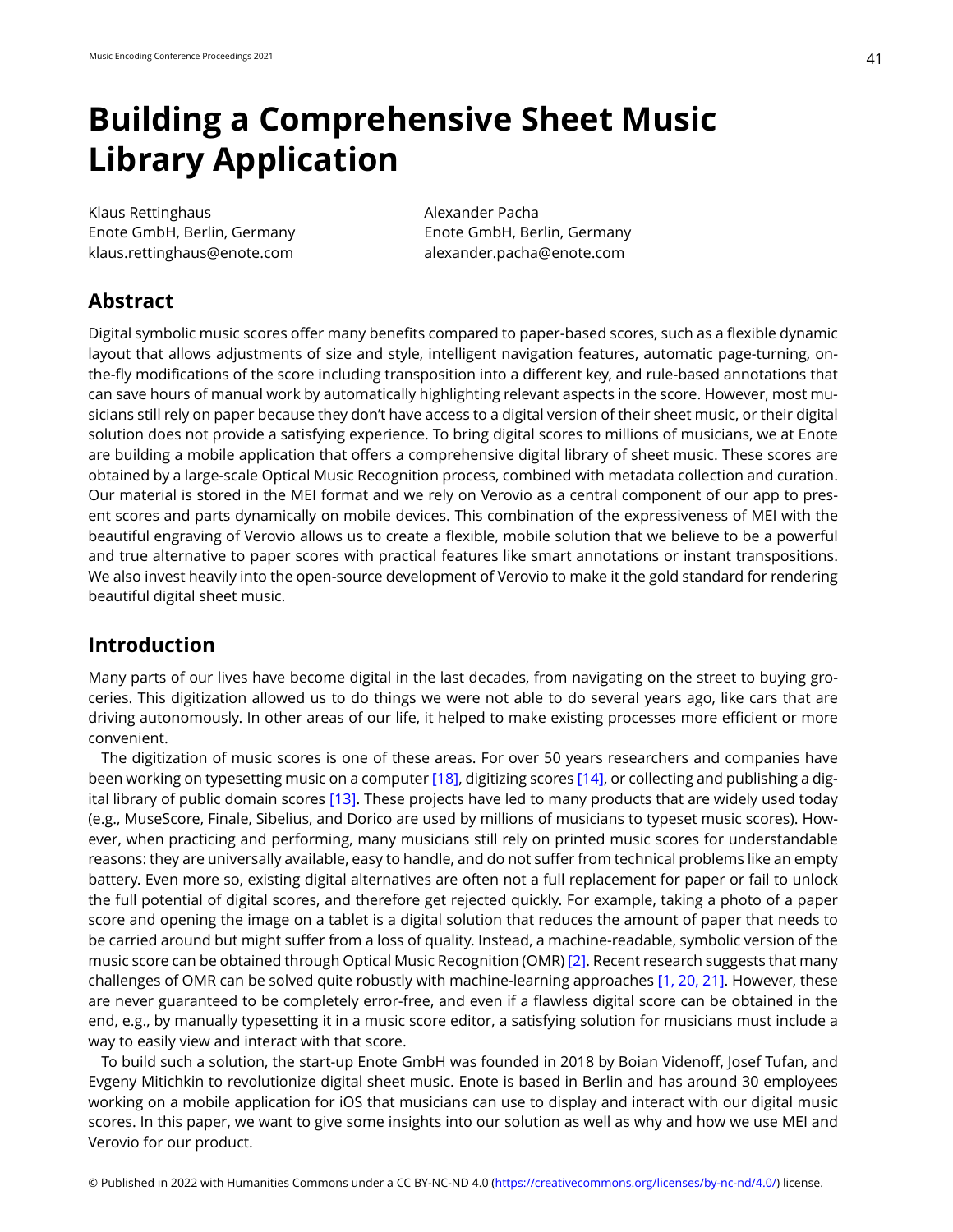## **Digital Music Scores Challenges**

There are several major challenges when creating a music score application like Enote, including questions on how to obtain the material that the users will see, how to ensure a high quality, how to store the digital music scores, and how to create a satisfying digital experience on a mobile device? Figure 1 gives an overview of our digitization efforts that are discussed in the following chapters.



Figure 1: Our digitization efforts in a nutshell: Scores and Metadata are obtained from several public sources. Paper-based scores are converted into digital symbolic scores by an Optical Music Recognition system and manually corrected and enriched with corresponding metadata to build a verified Digital Music Score Library that can be displayed on a mobile device with Verovio.

#### **Building a Digital Music Score Library**

Thousands of music scores have been written in the past. They exist in many forms and can be obtained from several sources including books or existing digital collections like IMSLP, MuseScore.com, or CPDL [\[10\].](#page-7-5) Given the legal protection of music (scores), an agreement with the copyright holders must be obtained, or one has to restrict oneself to copyright-free material. For the beginning, Enote settled with the second option, focusing on public-domain music that can be used and distributed freely.

Although many scores can be obtained or purchased, the quality of the material varies significantly, reaching from poor scans of printed music to digitally encoded scores of very high quality [\[6\]](#page-7-6). Unfortunately, free, high-quality, digitally encoded music is only sparsely available. Therefore, to ensure the quality of our material, we are developing a highly-accurate Optical Music Recognition (OMR) system that uses state-of-the-art machine-learning approaches and can create a digitally encoded version of the available music scores. Several machine-learning approaches have been shown to work quite well for visually recognizing objects in typeset and handwritten music scores [\[11, 19\].](#page-7-7) These approaches have in common that they make heavy use of deep convolutional neural networks. However, even if the visual recognition works well, a complete OMR system also requires a semantical reconstruction stage [\[16\]](#page-7-8) that builds a suitable musical representation [\[8, 12\]](#page-7-9) out of these detections, which can be exported into a common digital music format like MusicXML or MEI. The difficulty of building this stage is frequently underestimated and has not received a lot of attention from the research community. Most existing OMR systems attempt to solve this challenge with an extensive set of hand-crafted rules.

Rule-based systems can give quick results but become harder to maintain and expand over time. One reason is that music notation is often used as freely as the music it encodes. Many rules and conventions of Common Western Music Notation [\[7\]](#page-7-10) have evolved over time and composers as well as editors frequently bent the rules to capture a musical idea with the tools they had at that time (see Figures 2 and 5). This leads to the problem that regardless of how well an OMR system works and how many rules you implement, there are always exceptions that require special treatment. And the more material you collect, the more questionable editorial decisions you will discover (even in many modern editions from esteemed publishing houses). In [\[3\],](#page-7-11) the authors proposed an interesting idea on how to deal with this problem, by allowing the operator of an interactive system to dynamically enable and disable rules and constraints during reconstruction, allowing the system to handle exceptional cases gracefully while working robustly on most scores with a reduced set of constraints.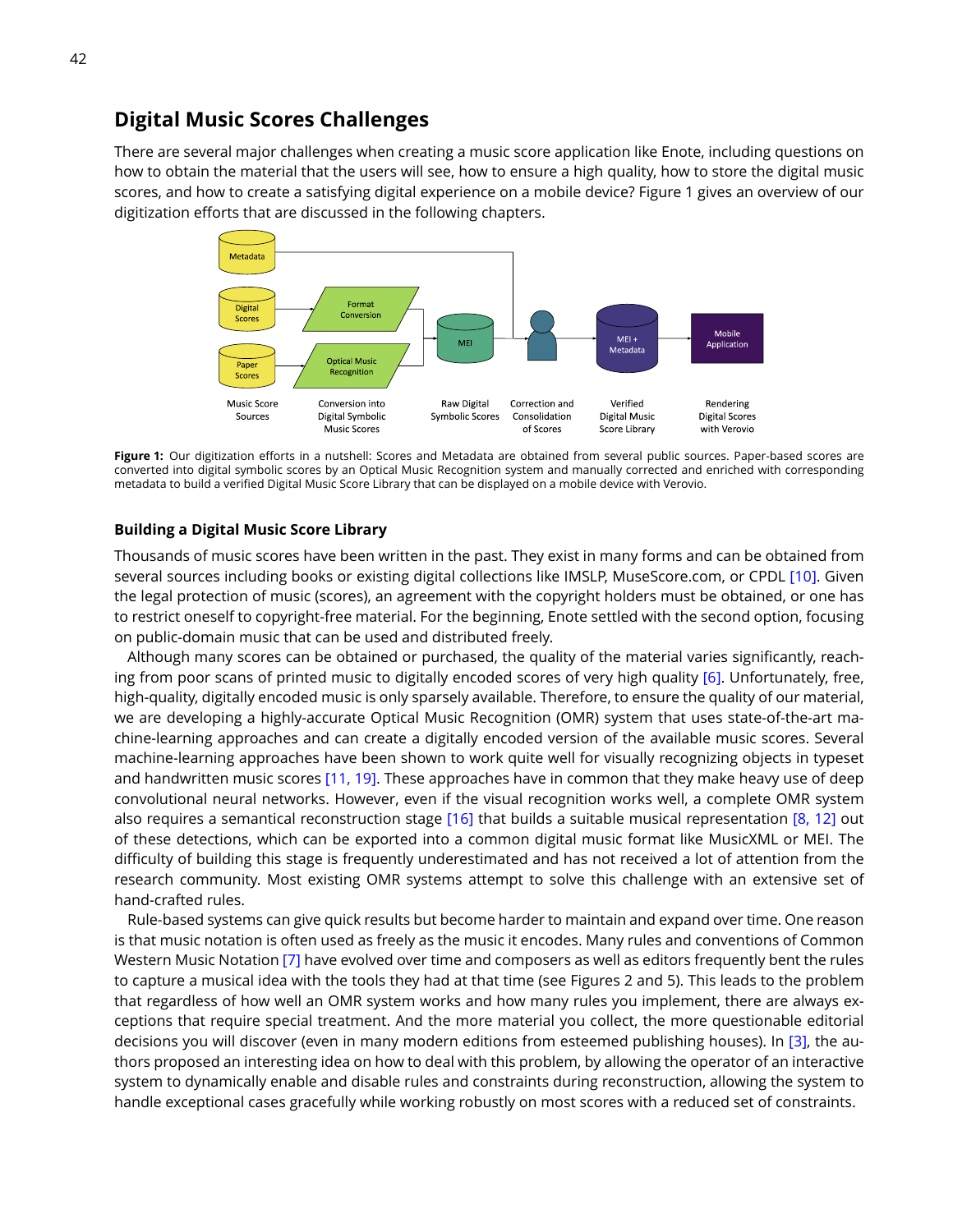

Figure 2: Example of Beethoven's "Alla Ingharese Quasi Un Capriccio" ("Die Wut über den verlorenen Groschen"), Op. 129, where the number of notes in the last measure is missing one eighth note needed to complete the expected number of notes for the given time signature.

Given the current state of the art, any OMR system that aims at producing flawless, digital scores requires manual verification, more often some form of manual correction. Our musicology department is in charge of this process, along with the selection of pieces that are digitized, the consolidation of multiple sources, and advising the software engineers in music-related questions. Scores that have minor errors are manually corrected by our musicologists in a slightly adapted version of the Humdrum Verovio Viewer [\[17\]](#page-7-12), which is also publicly available.

#### **Collecting Metadata**

The most complete music library would still be pretty useless if you weren't able to find what you're looking for. To make the library usable and searchable, additional metadata is required. Therefore, we are complementing all of our pieces with extensive metadata that we've collected, such as information about the composer or the instrumentation. Although it is possible nowadays to fetch a lot of metadata directly from sources like IMSLP or Wikidata – that alone is not enough. The collected data can be inconsistent, incomplete, or generally of poor quality. And even if you start an intense search, some information can be genuinely hard to obtain, e.g., information about the duration of a piece, even though several recordings might exist.

After collecting the metadata, you have to make sure that users can actually find what they are looking for. Although this can seem like an easy task, it has become very tricky in a diverse and open field such as music. Think of terms like *Charakterstück* or *Motet*, which can mean something quite specific or almost anything depending on your point of view. What would you expect to find if you search for *Charakterstück*? Works by Couperin, only works of the 19th century, or even just pieces that contain that specific phrase in their title? Not to mention the many possible spellings of non-western composers, like Aram Khachaturian, Sergej Rachmaninoff, or Tōru Takemitsu, which is a well-known problem in information science, but cannot yet be handled sufficiently by relying on authority controlled data alone. Even public authority records like those from the Library of Congress have substantial gaps in this regard (see Figure 3).

You may clean up and sort some of the metadata automatically, but a rule-based system quickly reaches its limits here. Our musicology department invests extensive brainpower in compiling, completing, and consolidating the metadata to help musicians find what they are looking for in our music library. We do so by comparing our information to the latest available scientific catalogs of works provided by scholars all over the world.

#### **Storing the Musical Data**

For storing our digital sheet music we decided to use MEI [\[9\]](#page-7-13), as it brings some major advantages over several other non-binary, open music encoding formats we evaluated, such as ABC, Guido, Humdrum, or MusicXML. While rumors have it that MusicXML [\[5\]](#page-7-14) will more or less reach its end-of-life with the latest version 4.0 release, its designated successor MNX is still only a draft specification. MEI on the other hand is under active development and has seen multiple iterations over the last couple of years. MEI is also quite well documented – at least compared to MusicXML. This is one of the reasons why different implementations of MusicXML diverge substantially from one another and, based on our experience and testing, not a single one seems to be feature-complete. The status of ABC is quite unclear, as the next version to be released is in the making since early 2013, and its documentation website keeps disappearing from time to time.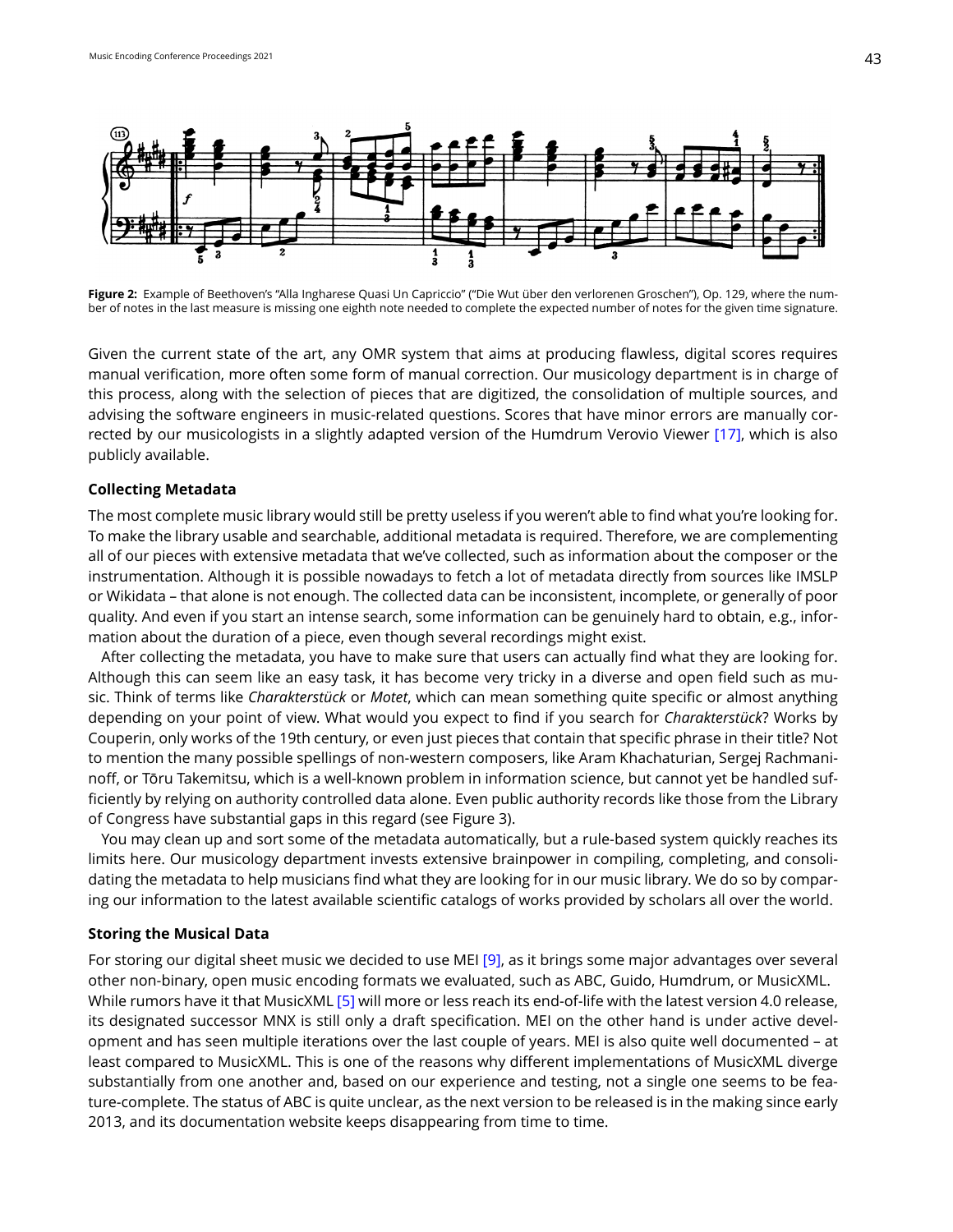

View this record in: MARCXML | MADS | LC Authorities & Vocabularies | VIAF (Virtual International Authority File)<sup>®</sup>

Khachaturian. Aram. 1903-1978

| <b>LC control no.</b> n 81059831<br>Descriptive conventions rda | LC classification ML410.K39 Biography                                                                                                                                                                                                                                                                                                                                                                                                                                                                                                                                                                                                                                                           |
|-----------------------------------------------------------------|-------------------------------------------------------------------------------------------------------------------------------------------------------------------------------------------------------------------------------------------------------------------------------------------------------------------------------------------------------------------------------------------------------------------------------------------------------------------------------------------------------------------------------------------------------------------------------------------------------------------------------------------------------------------------------------------------|
|                                                                 | Personal name heading Khachaturian, Aram, 1903-1978<br><b>Browse this term in</b> LC Authorities or the LC Online Catalog                                                                                                                                                                                                                                                                                                                                                                                                                                                                                                                                                                       |
|                                                                 | Variant(s) Khachaturian, Aram Il'ich, 1903-1978<br>Khatchaturian, Aram, 1903-1978<br>Khach'atryan, Aram, 1903-1978<br>Khach'aturean, Aram, 1903-1978<br>Xach'aturian, Aram, 1903-1978<br>Khach'adurian, Aram, 1903-1978<br>Khachadourian, Aram, 1903-1978<br>Khachaturian, A. (Aram), 1903-1978<br>Khatschaturian, Aram, 1903-1978<br>Chatschaturian, Aram, 1903-1978<br>Chaczaturian, Aram, 1903-1978<br>Khachaturyan, Aram, 1903-1978<br>Hachaturian, Aramu, 1903-1978<br>Jachaturian, Aram, 1903-1978<br>Khachaturyan, A. (Aram), 1903-1978<br>Khatchatourian, A. (Aram), 1903-1978<br>Khātshātūryān, Arām, 1903-1978<br>Khātshātūriyān, Arām, 1903-1978<br>Хачатурян, Арам Ильич, 1903-1978 |
| <b>Associated country</b> Soviet Union                          |                                                                                                                                                                                                                                                                                                                                                                                                                                                                                                                                                                                                                                                                                                 |
|                                                                 | <b>Birth date 1903-06-06</b>                                                                                                                                                                                                                                                                                                                                                                                                                                                                                                                                                                                                                                                                    |
| <b>Death date</b> 1978-05-01                                    |                                                                                                                                                                                                                                                                                                                                                                                                                                                                                                                                                                                                                                                                                                 |

**Figure 3:** Excerpt of the Library of Congress's authority record for Aram Khachaturian showing several variant spellings – his original Armenian spelling, however, is missing here.

One of the strongest arguments for MEI is the ability to extend the format to fit personal needs in a tailor-made customization, while also allowing us to participate in its active development as part of the community. A huge advantage over similar formats is MEI's 'semantic approach' in encoding musical information. Take the encoding of hairpins as an example: MusicXML connects their start- and endpoints to noteheads. While this sounds like a sensible choice, it can become a problem in certain situations, like a hairpin ending on a barline. In MusicXML, you have to manipulate the hairpin graphically by specifying a relative offset to achieve the desired visual result. This makes encoding of a *messa di voce* messy and will probably result in a broken layout if you compress or stretch the score. In contrast, MEI allows you to set the beginning and ending of hairpins within the flow of the music and thus allows for a truly dynamic layout.

MEI is also well-suited for OMR applications, as it allows to explicitly model the graphical information of the underlying source, which cannot be done in MusicXML. By using native features (taken from TEI), it is possible to link each semantic musical object exactly to the respective graphical object in the source, which, e.g., allows features like a visual playback overlaid on a scan of the original printed score.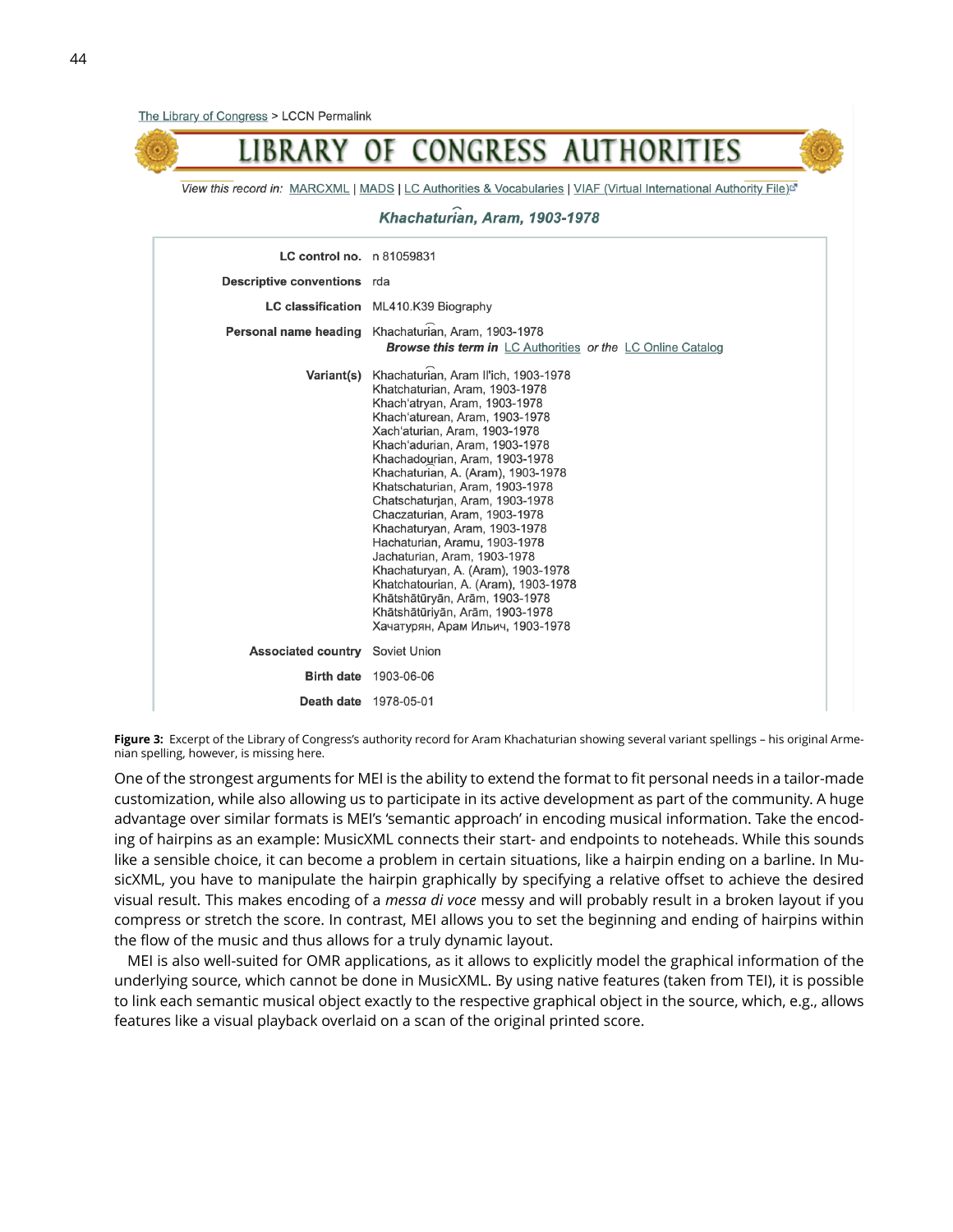# **Presenting Scores**

To display the sheet music in our mobile application, the Verovio music notation engraving library is used [\[15\]](#page-7-15). We decided to use Verovio for score rendition not only because it is the natural choice to engrave MEI files but because it is a fast and reliable cross-platform application. Furthermore, it is free open-source software, which allows us to enhance it with features we need.









**Figure 4:** Comparison of a small excerpt from Carl Phillip Emanuel Bach's "Prussian Sonatas", rendered in our four different notation styles, using different font faces. From top to bottom: *classic*, *traditional*, *legacy*, and *modern*.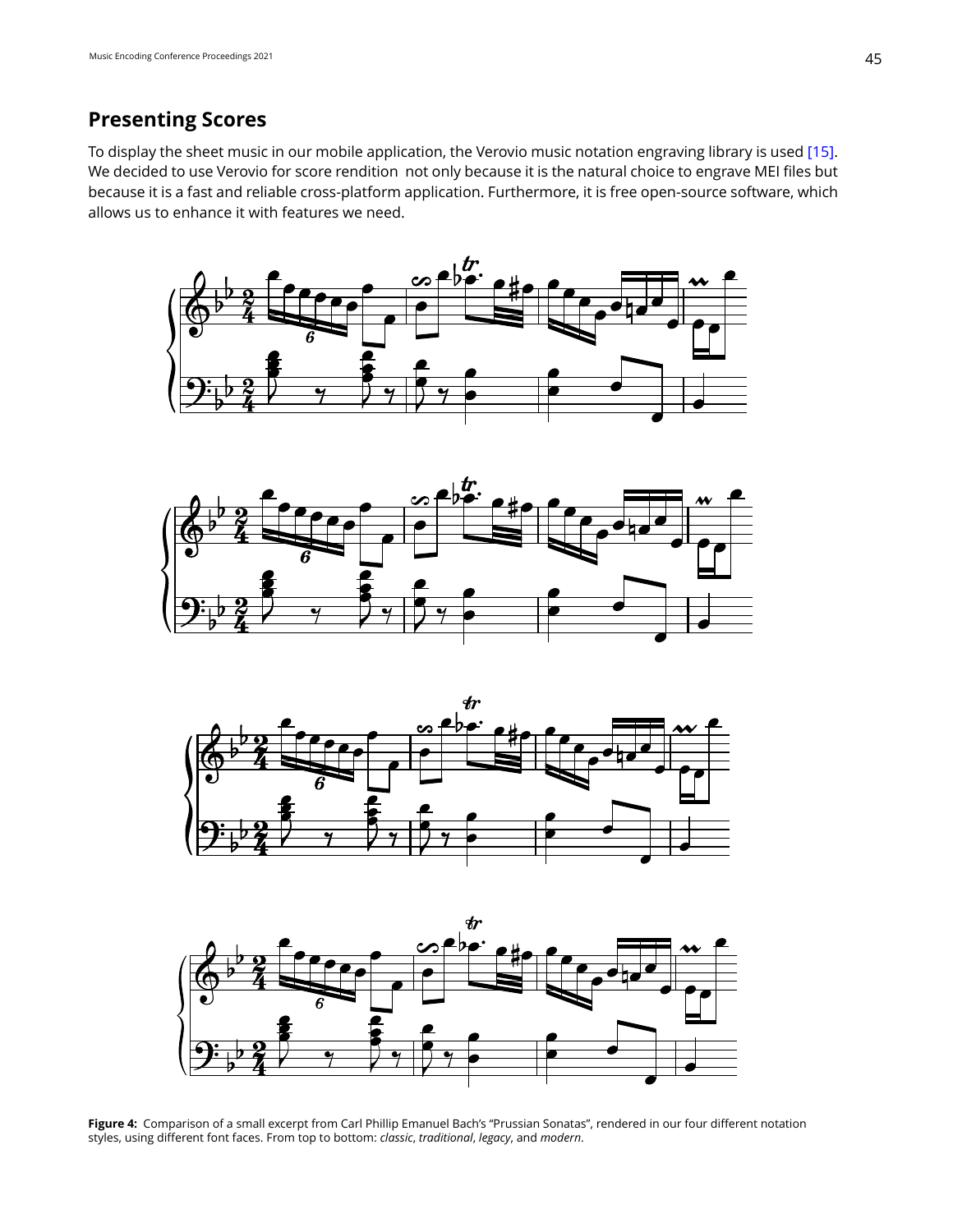There are already other mobile apps available using Verovio, like *Cantico*, *NomadPlay*, and *Trala*, but we make heavy use of the possibilities to use different SMuFL compliant fonts and styling features. For example, we offer four different styles for displaying the music, which we named *classic, traditional, legacy,* and *modern* (see Figure 4).

Our legacy style, for example, uses a custom-created font named *Legato* [\[4\],](#page-7-16) which is based on Steinberg's open-licensed Bravura font. We also extended Verovio's own Leipzig font with additional glyphs to cover a broader range of the Standard Music Font Layout.

We strive for a consistent look and feel throughout our scores. That is why apart from simply correcting reconstruction errors, our musicologists and engraving specialists also enforce a consistent style across our library.

In order to improve Verovio with new features that we need, we invest heavily in its development. Basically, all our changes and improvements are sent directly back upstream, so we get a review from the maintainer, and the community immediately benefits from our work. Also, all our development efforts on Verovio are visible in our public fork on Github. So even if changes are not merged back into Verovio's main repository, you can still get those features from our fork.



**Figure 5:** Example for visual improvements in Verovio. Before (left) the tempo marking was positioned poorly, while now (right) it includes preceding accidentals as proposed in *Behind Bars* [\[7\].](#page-7-10)

Some of the visual improvements we've made so far include

- automatic cross staff rest positioning,
- rendering of ties on dotted notes,
- alignment of dots in different voices,
- horizontal layout with dots and flags,
- alignment of tempo markings (see Figure 5),
- rendering of octave bracket endings.

We introduced several new options and recently we added support for additive meter signatures (see Figure 6).



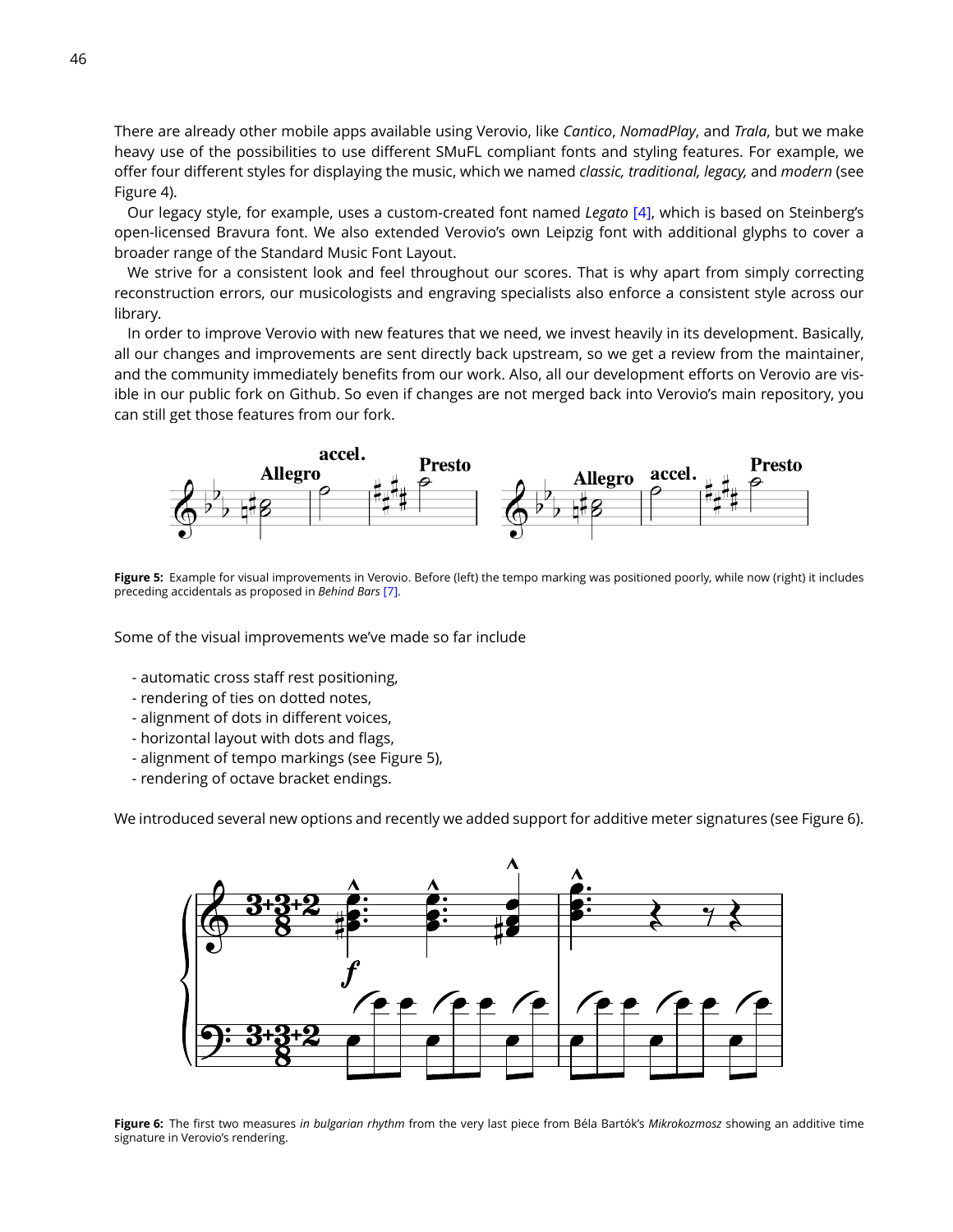One major problem remains: Verovio tries to follow the rules and conventions of music notation, as recently collected and presented by Elaine Gould [\[7\]](#page-7-10) and others before her. In printed scores, however, you find these rules very often extremely bent or even broken (see Figure 7). But even if you want to address all possible edge cases of notation, Verovio can only produce layouts based on a determined (and finite) set of rules. And trying to reproduce bad or nonsensical layout would contradict our goal of a unified user experience mentioned above.



Figure 7: In this excerpt of Chopin's Ballade No. 1 in G minor, Op. 23, the editor decided to squeeze the quarter rests in the upper system between the noteheads by making it smaller than other rests, although there would be other (more consistent) ways to notate this. Also, it is not totally clear why rests are shifted vertically in the lower staff.

It is yet unclear how to deal with such cases, but you certainly have to deal with them. Interestingly, editors tend to stick with erroneous layouts when they prepare new editions of scores, even if there would be solutions that better comply with the standard rules of notation and are more pleasant to the musician's eye. Unfortunately, to clear up problematic situations, appropriately handle dense scores, or automatically do a complete re-layout, a computer would need to have a deep understanding of the music – maybe even deeper than their original editors.

# **Conclusion**

Digital symbolic sheet music offers several advantages compared to paper-based scores. However, to offer musicians a true alternative, more than just a collection of PDF documents is needed. Our efforts are directed towards building a comprehensive sheet music library application, made (not only) for musicians. We are collecting and digitizing thousands of music scores, enriching them with vital metadata, and offer our users a digital solution that unlocks the full potential of digital sheet music. In building a comprehensive sheet music library application, we see a viable business model, but equally importantly a step towards the preservation of our cultural heritage. We also see an opportunity to break with the habit of constantly copying poor or faulty notation. Our artificial intelligence plays a key role in our efforts by automatically reporting situations that require additional manual work so we can bring the music of our ancestors to musicians worldwide.